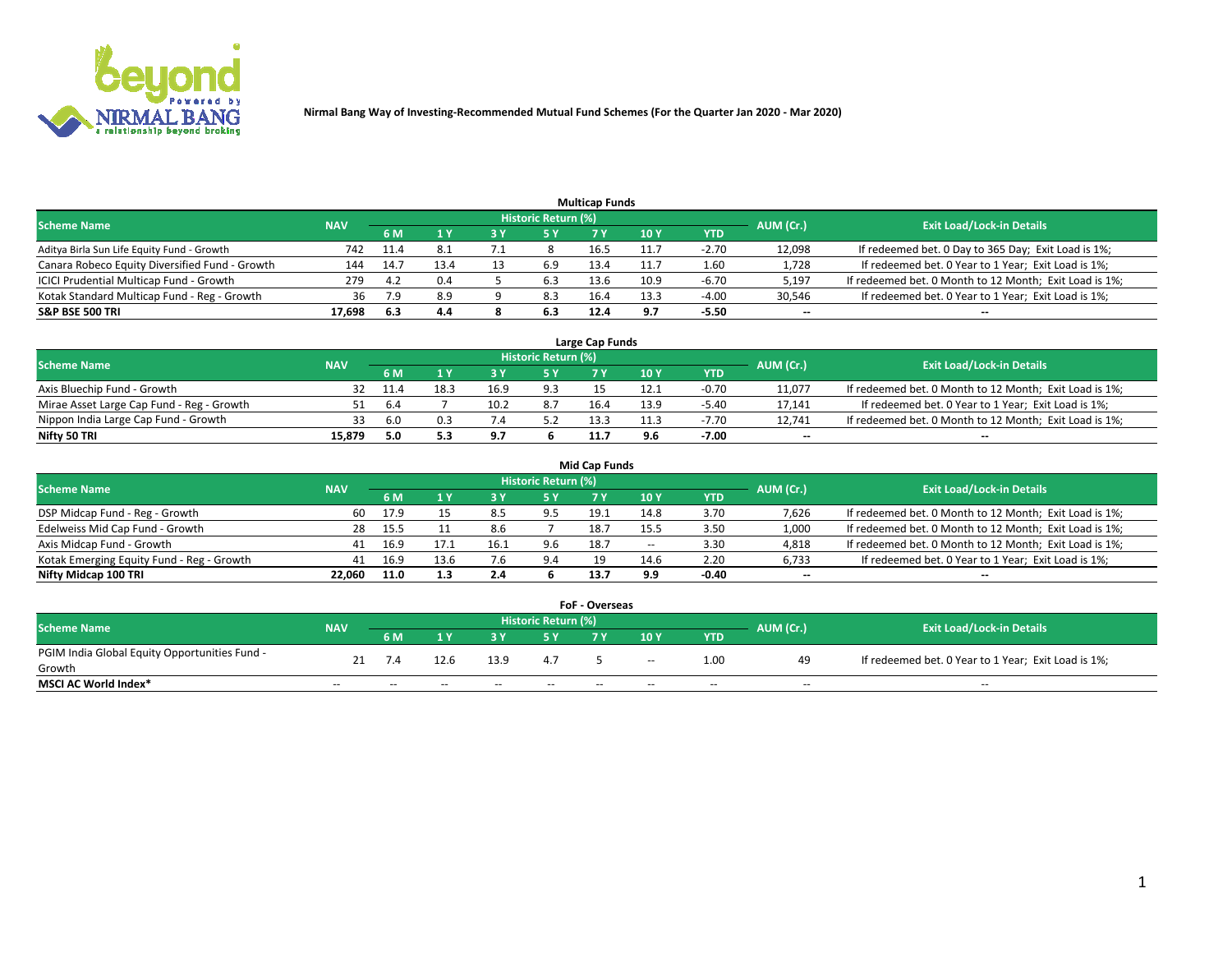

| Large & Midcap                                   |            |      |      |       |                     |      |      |         |                          |                                                     |  |  |  |  |
|--------------------------------------------------|------------|------|------|-------|---------------------|------|------|---------|--------------------------|-----------------------------------------------------|--|--|--|--|
| <b>Scheme Name</b>                               | <b>NAV</b> |      |      |       | Historic Return (%) |      |      |         | AUM (Cr.)                | <b>Exit Load/Lock-in Details</b>                    |  |  |  |  |
|                                                  |            | 6 M  |      |       | 5 Y                 |      | 10Y  | YTD.    |                          |                                                     |  |  |  |  |
| Canara Robeco Emerging Equities - Growth         | 100        | 18.0 | 12.6 | 10.8  | 10.5                |      | 18.4 | 3.30    | 5,626                    | If redeemed bet. 0 Year to 1 Year; Exit Load is 1%; |  |  |  |  |
| Invesco India Growth Opportunities Fund - Growth |            | 10.1 | 10   |       |                     |      | 12.3 | $-1.70$ | 2,447                    | If redeemed bet. 0 Year to 1 Year; Exit Load is 1%; |  |  |  |  |
| Principal Emerging Bluechip Fund - Growth        | 109        | 15.5 |      | 8.    | 9.2                 | 19.4 | 14.4 | 0.80    | 2,202                    | If redeemed bet. 0 Year to 1 Year; Exit Load is 1%; |  |  |  |  |
| NIFTY Large Midcap 250 TRI                       | 7.187      | 9.0  |      | , , , | 7.3                 | 14.4 | 10.9 | $-3.10$ | $\overline{\phantom{a}}$ | $- -$                                               |  |  |  |  |

| <b>Focused Funds</b>             |            |      |      |      |                     |      |       |            |                          |                                                        |  |  |  |
|----------------------------------|------------|------|------|------|---------------------|------|-------|------------|--------------------------|--------------------------------------------------------|--|--|--|
| <b>Scheme Name</b>               | <b>NAV</b> |      |      |      | Historic Return (%) |      |       |            | AUM (Cr.)                | <b>Exit Load/Lock-in Details</b>                       |  |  |  |
|                                  |            | 6 M  |      |      |                     |      | 10 Y  | <b>YTD</b> |                          |                                                        |  |  |  |
| Axis Focused 25 Fund - Growth    |            | 13.6 | 18.9 | 15.1 | 10.3                | 15.3 | $- -$ | $-0.20$    | 9.627                    | If redeemed bet. 0 Month to 12 Month; Exit Load is 1%; |  |  |  |
| SBI Focused Equity Fund - Growth | 155        | 15.9 | 18.8 | 14.4 | 10.5                | 15.9 | 16.6  | 0.90       | 7.694                    | If redeemed bet. 0 Year to 1 Year: Exit Load is 1%:    |  |  |  |
| <b>S&amp;P BSE 500 TRI</b>       | 17.698     | 6.3  | 4.4  |      | 6.3                 | 12.4 | ດ 7   | $-5.50$    | $\overline{\phantom{a}}$ | $\overline{\phantom{a}}$                               |  |  |  |

|                                                |            |           |        |                            |      | <b>Small Cap Funds</b> |        |            |           |                                                     |
|------------------------------------------------|------------|-----------|--------|----------------------------|------|------------------------|--------|------------|-----------|-----------------------------------------------------|
| <b>Scheme Name</b>                             | <b>NAV</b> |           |        | <b>Historic Return (%)</b> |      |                        |        |            | AUM (Cr.) | <b>Exit Load/Lock-in Details</b>                    |
|                                                |            | <b>6M</b> |        |                            | 5 Y  | 7 Y                    | 10Y    | <b>YTD</b> |           |                                                     |
| Franklin India Smaller Companies Fund - Growth | 49         | 4.9       | $-4.3$ | 0.0                        | 4.3  | 17.3                   | 14.4   | $-2.50$    | 7,188     | If redeemed bet. 0 Year to 1 Year; Exit Load is 1%; |
| HDFC Small Cap Fund - Growth                   | 38         |           | $-9.5$ | 5.8                        | 7.4  | 14.2                   | 10.9   | $-2.50$    | 9,872     | If redeemed bet. 0 Year to 1 Year; Exit Load is 1%; |
| L&T Emerging Businesses Fund - Reg - Growth    |            |           |        |                            | 8.1  | $- -$                  | $\sim$ | $-3.80$    | 6,123     | If redeemed bet. 0 Year to 1 Year; Exit Load is 1%; |
| SBI Small Cap Fund - Growth                    | 55         | 14.1      | 14.5   | 12.1                       | 12.7 | 24.2                   | 18.2   | 3.00       | 3,493     | If redeemed bet. 0 Year to 1 Year; Exit Load is 1%; |
| Nifty Smallcap 100 TRI                         | 6.998      | -6.9      | -5.5   | $-4.1$                     | 0.5  | 9.8                    | 6.2    | $-2.30$    | $\sim$    | $- -$                                               |

## **ELSS Schemes (Tax Saving u/s 80-C)**

| <b>Scheme Name</b>                           | <b>NAV</b> |      |      | <b>Historic Return (%)</b> |           |      |      |         | AUM (Cr.) | <b>Exit Load/Lock-in Details</b> |
|----------------------------------------------|------------|------|------|----------------------------|-----------|------|------|---------|-----------|----------------------------------|
|                                              |            | 6 M  | 1 Y  |                            | <b>5Y</b> | 7 Y  | 10Y  | YTD     |           |                                  |
| Aditya Birla Sun Life Tax Relief 96 - Growth | 32         | 11.3 |      | 9.4                        | 7.2       | 16.4 |      | $-1.40$ | 10,308    | Nil                              |
| Axis Long Term Equity Fund - Growth          | 50         | 13.8 | 18.8 | 14.9                       | 9.2       | 19.6 |      | 0.50    | 21,997    | Nil                              |
| Canara Robeco Equity Tax Saver Fund - Growth | 70         | 15.6 |      | 12.6                       | 7.1       | 13.9 | 12.2 | 2.70    | 1,033     | Nil                              |
| Invesco India Tax Plan - Growth              | 54         | 12.9 | 12.1 | 10.8                       | 7.6       | 16.2 | 13.4 | 0.50    | 1,026     | Nil                              |
| Mirae Asset Tax Saver Fund - Reg - Growth    | 18         | 8.7  |      | 12.2                       | $- -$     | --   | --   | $-4.30$ | 3,293     | Nil                              |
| S&P BSE 200 TRI                              | 5,720      | 5.9  |      | 8.7                        | 6.4       | 12.5 | 9.8  | $-5.90$ | $\sim$    | $- -$                            |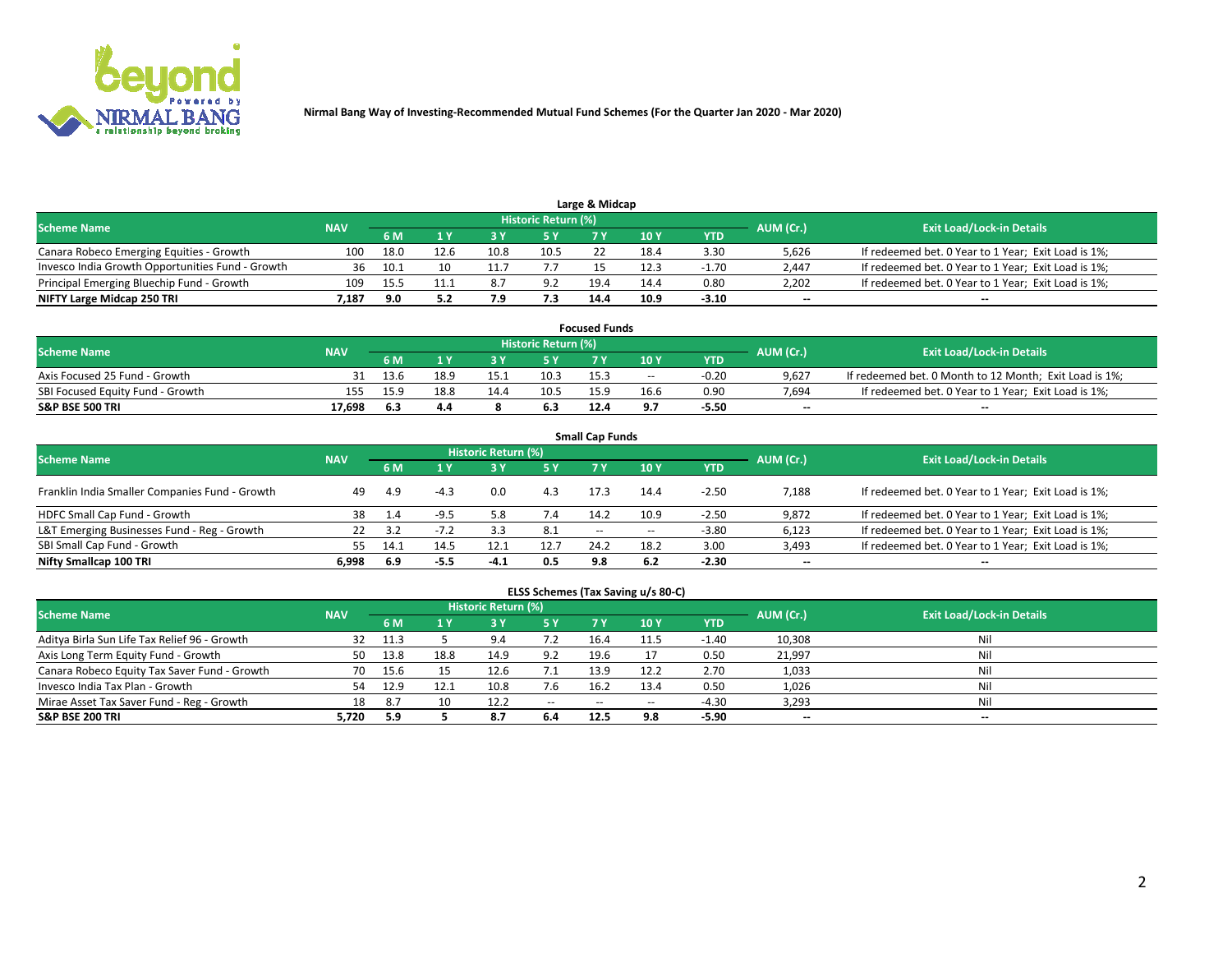

| <b>Contra/Value Fund</b><br>Historic Return (%) |            |      |     |      |     |      |      |         |           |                                                     |  |  |  |  |
|-------------------------------------------------|------------|------|-----|------|-----|------|------|---------|-----------|-----------------------------------------------------|--|--|--|--|
| <b>Scheme Name</b>                              | <b>NAV</b> | 6 M  |     |      | 5 Y | 7 Y  | 10Y  | YTD     | AUM (Cr.) | <b>Exit Load/Lock-in Details</b>                    |  |  |  |  |
| Kotak India EQ Contra Fund - Reg - Growth       | 53         |      | 6.9 | 10.7 |     | 12.8 | 10.5 | $-3.30$ | 900       | If redeemed bet. 0 Year to 1 Year; Exit Load is 1%; |  |  |  |  |
| Invesco India Contra Fund - Growth              | 49         |      |     |      | 8.2 |      | 12.7 | $-0.30$ | 4,751     | If redeemed bet. 0 Year to 1 Year; Exit Load is 1%; |  |  |  |  |
| UTI Value Opportunities Fund - Growth           | 63         | 11.4 | 9.6 |      | 3.9 |      | 10.4 | $-1.90$ | 4,635     | If redeemed bet. 0 Year to 1 Year; Exit Load is 1%; |  |  |  |  |
| Nippon India Value Fund - Growth                |            |      | 4.1 |      | 5.5 | 13.1 | 9.9  | $-4.40$ | 3,114     | If redeemed bet. 0 Year to 1 Year; Exit Load is 1%; |  |  |  |  |
| <b>S&amp;P BSE 500 TRI</b>                      | 17.698     | 6.3  | 4.4 |      | 6.3 | 12.4 | 9.7  | $-5.50$ | $\sim$    | $- -$                                               |  |  |  |  |

| Sector/Thematic                                                           |            |        |        |                     |       |       |                          |            |                          |                                                        |  |  |  |  |
|---------------------------------------------------------------------------|------------|--------|--------|---------------------|-------|-------|--------------------------|------------|--------------------------|--------------------------------------------------------|--|--|--|--|
| <b>Scheme Name</b>                                                        | <b>NAV</b> |        |        | Historic Return (%) |       |       |                          |            | AUM (Cr.)                | <b>Exit Load/Lock-in Details</b>                       |  |  |  |  |
|                                                                           |            | 6 M    | 1 Y    | 73 Y                | 15 Y  | 7 Y   | 10Y                      | <b>YTD</b> |                          |                                                        |  |  |  |  |
| Canara Robeco Consumer Trends Fund - Reg -<br>Growth                      | 43         | 16.4   |        | 13.7                | 10    | 16.4  | 14.8                     | 1.80       | 388                      | If redeemed bet. 0 Year to 1 Year; Exit Load is 1%;    |  |  |  |  |
| Mirae Asset Great Consumer Fund - Growth                                  | 37         | 12.7   | 10.5   | 14.3                | 10.1  | 16.5  | $\overline{\phantom{a}}$ | $-1.80$    | 1,004                    | If redeemed bet. 0 Year to 1 Year; Exit Load is 1%;    |  |  |  |  |
| ICICI Prudential Technology Fund - Growth                                 | 58         | $-3.1$ | $-3.7$ | 12.7                | 5.6   | 15.2  | 14.9                     | 0.40       | 418                      | If redeemed bet. 0 Day to 15 Day; Exit Load is 1%;     |  |  |  |  |
| Nippon India Pharma Fund - Growth                                         | 159        | 12.8   | 6.1    | 5.3                 | 3.8   | 13.9  | 13.5                     | 4.40       | 2,451                    | If redeemed bet. 0 Year to 1 Year; Exit Load is 1%;    |  |  |  |  |
| BNP Paribas India Consumption Fund - Reg - Growth                         | 13         | 18.3   | 25     | $- -$               | $- -$ | $- -$ | $- -$                    | 3.10       | 499                      | If redeemed bet. 0 Month to 12 Month; Exit Load is 1%; |  |  |  |  |
| ICICI Prudential Banking and Financial Services Fund -<br>Retail - Growth | 64         | 8.4    | 8.7    | 9.8                 | 10.3  | 17.4  | 15.9                     | $-7.60$    | 3,615                    | If redeemed bet. 0 Day to 15 Day; Exit Load is 1%;     |  |  |  |  |
| <b>S&amp;P BSE 500 TRI</b>                                                | 17.698     | 6.3    | 4.4    |                     | 6.3   | 12.4  | 9.7                      | $-5.50$    | $\overline{\phantom{a}}$ | $\overline{\phantom{a}}$                               |  |  |  |  |

|                                                            |            |        |        |                            |       |           | <b>Dynamic Asset Allocation Funds</b> |            |           |                                                          |
|------------------------------------------------------------|------------|--------|--------|----------------------------|-------|-----------|---------------------------------------|------------|-----------|----------------------------------------------------------|
| <b>Scheme Name</b>                                         | <b>NAV</b> |        |        | <b>Historic Return (%)</b> |       |           |                                       |            | AUM (Cr.) | <b>Exit Load/Lock-in Details</b>                         |
|                                                            |            | 6 M    |        | 73 Y                       | 5 Y   | <b>7Y</b> | 10 <sub>Y</sub>                       | <b>YTD</b> |           |                                                          |
| ICICI Prudential Balanced Advantage Fund - Reg -<br>Growth | 37         | 6.1    | 8.2    | 7.7                        | 7.6   | 12        | 11.6                                  | $-2.90$    | 28,853    | If redeemed bet. 0 Year to 1 Year; Exit Load is 1%;      |
| Invesco India Dynamic Equity Fund - Growth                 | 30         | 5.9    | 8.1    | 7.5                        | 5.7   | 11.8      | 10                                    | $-0.90$    | 870       | If redeemed bet. 0 Month to 3 Month; Exit Load is 0.25%; |
| Nippon India Balanced Advantage Fund - Growth              | 93         | 5.1    | 6.4    | 7.8                        | 5.5   | 12        | 10.4                                  | $-1.20$    | 2,884     | If redeemed bet. 0 Month to 12 Month; Exit Load is 1%;   |
| HDFC Balanced Advantage Fund - Growth                      | 188        | 1.9    |        | 6.9                        | 6.1   | 11.3      | 10                                    | $-6.60$    | 44,151    | If redeemed bet. 0 Year to 1 Year; Exit Load is 1%;      |
| SBI Dynamic Asset Allocation Fund - Reg - Growth           | 13         | $-0.4$ | $-0.9$ | 5.6                        | $- -$ | --        |                                       | $-6.30$    | 664       | If redeemed bet. 0 Month to 12 Month; Exit Load is 1%;   |
| NIFTY 50 Hybrid Composite Debt 65:35 Index                 | 10,179     | 4.9    | 8.2    | 9.3                        |       | 10.7      | 9.5                                   | $-3.70$    | $\sim$    | $\overline{\phantom{a}}$                                 |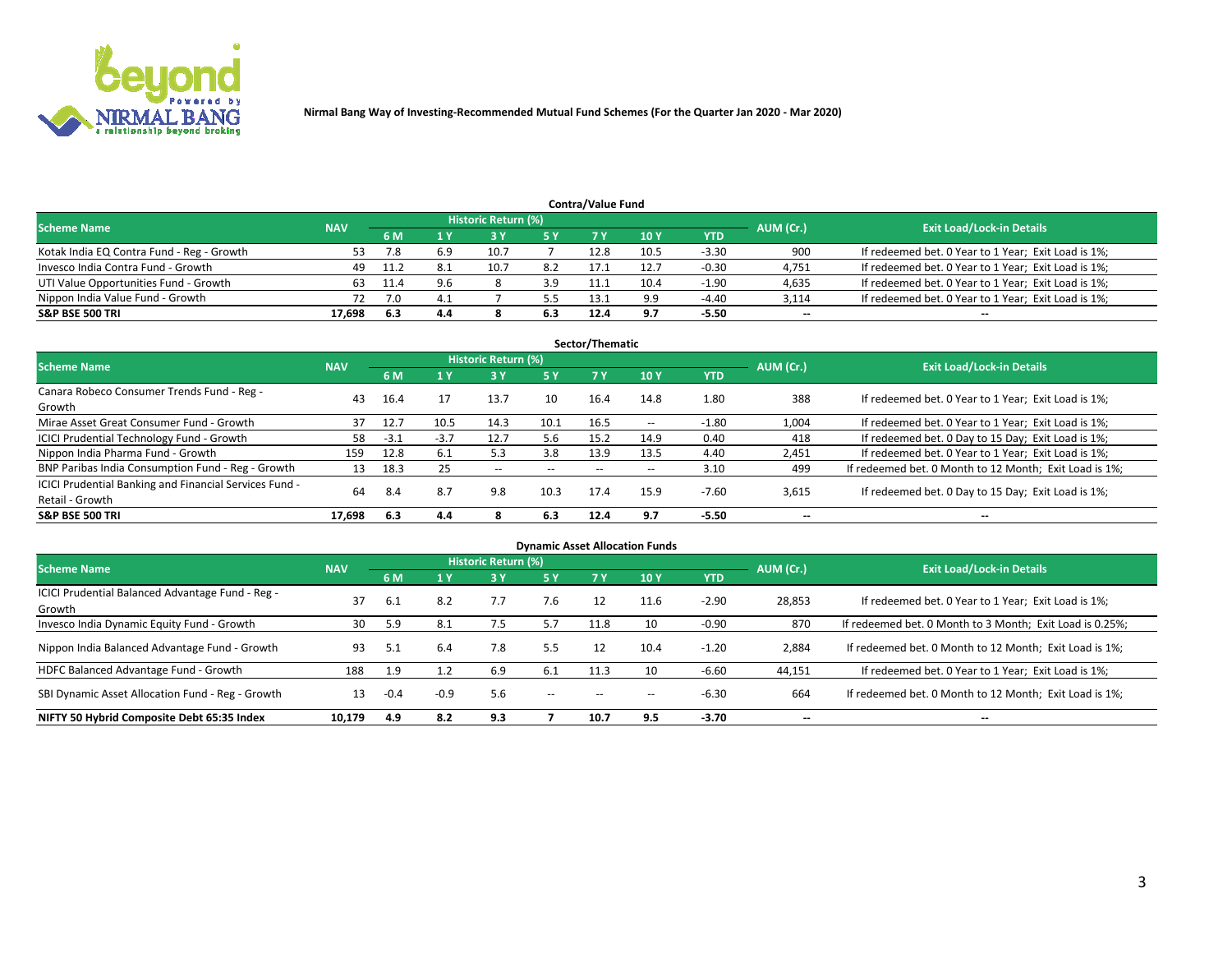

| <b>Hybrid Aggressive</b>                        |                                  |       |      |      |        |                          |       |         |                          |                                                        |  |  |  |  |
|-------------------------------------------------|----------------------------------|-------|------|------|--------|--------------------------|-------|---------|--------------------------|--------------------------------------------------------|--|--|--|--|
| <b>Scheme Name</b>                              | <b>Exit Load/Lock-in Details</b> |       |      |      |        |                          |       |         |                          |                                                        |  |  |  |  |
|                                                 | <b>NAV</b>                       | 6 M   |      |      |        |                          | 10Y   | YTD     | AUM (Cr.)                |                                                        |  |  |  |  |
| ICICI Prudential Equity & Debt Fund - Growth    | 132                              |       | 4.1  |      | 6.8    | 13.4                     | 12.6  | $-5.70$ | 22,390                   | If redeemed bet. 0 Year to 1 Year; Exit Load is 1%;    |  |  |  |  |
| Mirae Asset Hybrid - Equity Fund - Reg - Growth | 15                               |       | 7.2  | 8.9  | $\sim$ | $\overline{\phantom{a}}$ | $- -$ | $-4.20$ | 3,380                    | If redeemed bet. 0 Year to 1 Year; Exit Load is 1%;    |  |  |  |  |
| SBI Equity Hybrid Fund - Growth                 | 145                              | $Q$ 5 | 14.2 | 10.9 | 8.3    | 14.7                     | 11.9  | $-0.60$ | 32,585                   | If redeemed bet. 0 Month to 12 Month; Exit Load is 1%; |  |  |  |  |
| Canara Robeco Equity Hybrid Fund - Growth       | 171                              | 12.0  | 13   | 10.5 |        | 14.1                     | 12.4  | 1.50    | 3,000                    | If redeemed bet. 0 Year to 1 Year; Exit Load is 1%;    |  |  |  |  |
| NIFTY 50 Hybrid Composite Debt 65:35 Index      | 10,179                           | 4.9   | 8.2  | 9.3  |        | 10.7                     | 9.5   | $-3.70$ | $\overline{\phantom{a}}$ | $- -$                                                  |  |  |  |  |

|                                            |            |           |                                  |     |     | <b>Arbitrage Fund</b> |      |        |                                                          |
|--------------------------------------------|------------|-----------|----------------------------------|-----|-----|-----------------------|------|--------|----------------------------------------------------------|
| Scheme Name                                | <b>NAV</b> | AUM (Cr.) | <b>Exit Load/Lock-in Details</b> |     |     |                       |      |        |                                                          |
|                                            |            | 1 M       | ßΜ                               | 6 M |     |                       | YTD  |        |                                                          |
| IDFC Arbitrage Fund - Reg - Growth         | 25         |           |                                  |     | 6.1 | <b>b.</b>             | 5.90 | 12.224 | If redeemed bet. 0 Month to 1 Month; Exit Load is 0.25%; |
| Kotak Equity Arbitrage Fund - Reg - Growth | 28         | -4.6      |                                  |     | 6.2 |                       | 6.20 | 17,856 | If redeemed bet. 0 Day to 30 Day; Exit Load is 0.25%;    |
| Nippon India Arbitrage Fund - Growth       | 20         | 4.8       |                                  |     | 6.3 |                       | 6.50 | 10.497 | If redeemed bet. 0 Month to 1 Month; Exit Load is 0.25%; |

|                                          |            |            |                                  |                          |                          | <b>Equity Saver</b> |               |            |                          |                                                        |
|------------------------------------------|------------|------------|----------------------------------|--------------------------|--------------------------|---------------------|---------------|------------|--------------------------|--------------------------------------------------------|
| Scheme Name                              | <b>NAV</b> | AUM (Cr.)  | <b>Exit Load/Lock-in Details</b> |                          |                          |                     |               |            |                          |                                                        |
|                                          |            | <b>6 M</b> |                                  |                          | 5 Y                      |                     | $\sqrt{10}$ Y | <b>YTD</b> |                          |                                                        |
| Axis Equity Saver Fund - Reg - Growth    |            |            |                                  |                          | $\sim$                   | $-$                 | $- -$         | 0.0        | 820                      | If redeemed bet. 0 Month to 12 Month; Exit Load is 1%; |
| Kotak Equity Savings Fund - Reg - Growth |            |            |                                  |                          | 6.8                      | $- -$               | $- -$         | $-0.90$    | 1,804                    | If redeemed bet. 0 Year to 1 Year; Exit Load is 1%;    |
| CRISIL Hybrid 50+50 - Moderate Index*    |            | $- -$      | $-$                              | $\overline{\phantom{a}}$ | $\overline{\phantom{a}}$ | $\sim$              | --            | $\sim$     | $\overline{\phantom{a}}$ | $- -$                                                  |

| <b>Liauid Funds</b>              |                 |                |     |                            |     |        |            |                 |           |                                  |  |  |  |  |
|----------------------------------|-----------------|----------------|-----|----------------------------|-----|--------|------------|-----------------|-----------|----------------------------------|--|--|--|--|
| Scheme Name                      | <b>NAV</b>      |                |     | <b>Historic Return (%)</b> |     |        | <b>YTM</b> | Avg             | AUM (Cr.) | <b>Exit Load/Lock-in Details</b> |  |  |  |  |
|                                  |                 | 1 <sub>W</sub> | 2 W | l M                        | 3 M | 1Y     |            | <b>Maturity</b> |           |                                  |  |  |  |  |
| Axis Liquid Fund - Growth        | 2.182           |                |     |                            |     | 6.3    | 5.38       | 0.10            | 33,800    | *Ref Footnote                    |  |  |  |  |
| IDFC Cash Fund - Reg - Growth    | 2.380           | 5.0            |     |                            |     |        | 5.21       | 0.08            | 9,799     | *Ref Footnote                    |  |  |  |  |
| Kotak Liguid Fund - Reg - Growth | 3,981           | 4.8            |     |                            |     |        | 5.2'       | 0.09            | 29,452    | *Ref Footnote                    |  |  |  |  |
| <b>CRISIL Liquid Fund Index</b>  | $\qquad \qquad$ |                | 5.3 | 5.b                        | 5.6 | $\sim$ | --         | $-$             | $\sim$    | $\sim$                           |  |  |  |  |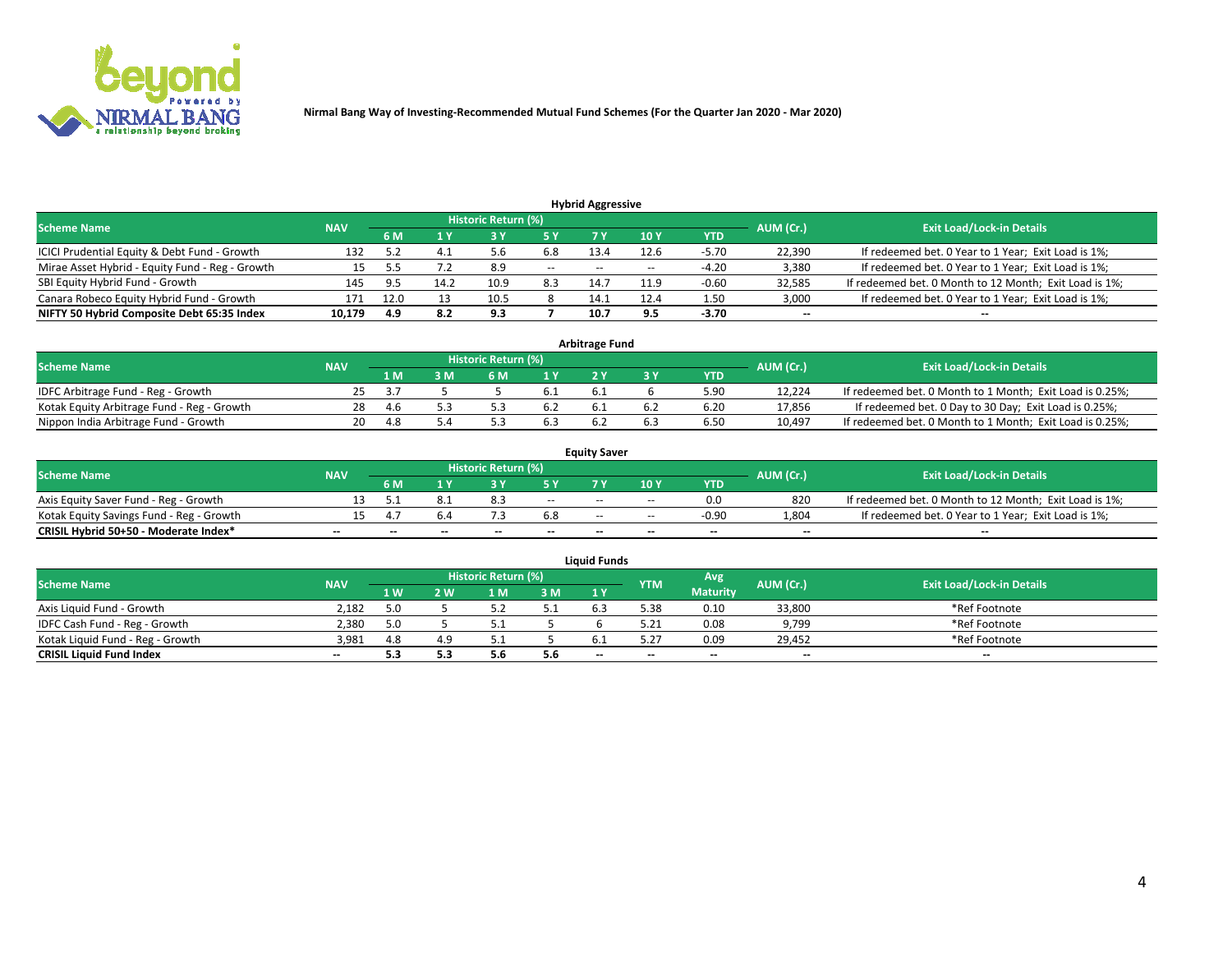

| <b>Ultra Short Fund</b>                       |            |     |     |                     |        |            |            |                 |           |                                  |  |  |  |  |
|-----------------------------------------------|------------|-----|-----|---------------------|--------|------------|------------|-----------------|-----------|----------------------------------|--|--|--|--|
| <b>Scheme Name</b>                            | <b>NAV</b> |     |     | Historic Return (%) |        |            | <b>YTM</b> | Avg             | AUM (Cr.) | <b>Exit Load/Lock-in Details</b> |  |  |  |  |
|                                               |            | 1 M | 3 M | 6 M                 | 1 Y    | <b>3 Y</b> |            | <b>Maturity</b> |           |                                  |  |  |  |  |
| IDFC Ultra Short Term Fund - Reg - Growth     |            |     |     | 'ರ.ಎ                | 7.6    | $-$        | 5.83       | 0.46            | 5,468     | Nil                              |  |  |  |  |
| Sundaram Ultra Short Term Fund - Reg - Growth |            |     |     |                     | $\sim$ | $-$        | 5.75       | 0.40            | 339       | Nil                              |  |  |  |  |
| L&T Ultra Short Term Fund - Growth            |            | 56  |     |                     |        |            | 5.85       | 0.46            | 2,666     | Nil                              |  |  |  |  |
| <b>NIFTY Ultra Short Duration Debt Index</b>  | 4.040      |     | 5.9 | 6.4                 | 7.5    |            | $-$        | $-$             | $\sim$    | $- -$                            |  |  |  |  |

| <b>Money Market Fund</b>                         |            |      |     |                     |        |    |            |                 |           |                                  |  |  |  |
|--------------------------------------------------|------------|------|-----|---------------------|--------|----|------------|-----------------|-----------|----------------------------------|--|--|--|
| <b>Scheme Name</b>                               | <b>NAV</b> |      |     | Historic Return (%) |        |    | <b>YTM</b> | 'Avg            | AUM (Cr.) | <b>Exit Load/Lock-in Details</b> |  |  |  |
|                                                  |            | 1 M  | 3 M | 6 M                 | 1 Y    | 3Y |            | <b>Maturity</b> |           |                                  |  |  |  |
| Aditya Birla Sun Life Money Manager Fund - Reg - | 268        | 6.7  |     | 6.3                 | 7.8    |    |            | 0.54            | 12,504    | Nil                              |  |  |  |
| Growth<br>Franklin India Savings Fund - Growth   |            | -6.1 | 5.4 | 6.4                 | 8.1    |    |            | 0.34            | 4,741     | Nil                              |  |  |  |
| Nippon India Money Market Fund - Growth          | 3,018      | 6.0  | 5.6 | 6.4                 | 7.7    |    | 5.81       | 0.35            | 4,540     | Nil                              |  |  |  |
| <b>CRISIL Liquid Fund Index</b>                  | $- -$      | 5.6  | 5.6 | 5.8                 | $\sim$ | -- | --         | $\sim$          | $\sim$    | $\sim$                           |  |  |  |

| <b>Short Term Fund</b>                          |            |        |     |                     |      |           |            |                 |           |                                  |  |  |  |
|-------------------------------------------------|------------|--------|-----|---------------------|------|-----------|------------|-----------------|-----------|----------------------------------|--|--|--|
| <b>Scheme Name</b>                              | <b>NAV</b> |        |     | Historic Return (%) |      |           | <b>YTM</b> | Avg             | AUM (Cr.) | <b>Exit Load/Lock-in Details</b> |  |  |  |
|                                                 |            | 1 M    | 3 M | 6 M                 | 1Y   | <b>3Y</b> |            | <b>Maturity</b> |           |                                  |  |  |  |
| Axis Short Term Fund - Growth                   |            | - 11.5 |     | 8.6                 | 10.3 |           | 6.63       | 2.20            | 4,939     | Nil                              |  |  |  |
| HDFC Short Term Debt Fund - Growth              | 23.        | 13.4   | 9.1 | 9.6                 | 10.6 |           | 7.07       | 3.06            | 11,026    | Nil                              |  |  |  |
| IDFC Bond Fund - Short Term Plan - Reg - Growth | 41         | 9.4    |     | 8.2                 | 10   |           | 6.62       | 2.21            | 11,979    | Nil                              |  |  |  |
| Kotak Bond Short Term Fund - Reg - Growth       | 38         | 12.5   |     | 8.5                 | 10.2 |           | 6.88       | 2.42            | 11,400    | Nil                              |  |  |  |
| L&T Short Term Bond Fund - Reg - Growth         |            | -11.3  |     |                     | 97   |           | 6.48       | 2.11            | 5,450     | Nil                              |  |  |  |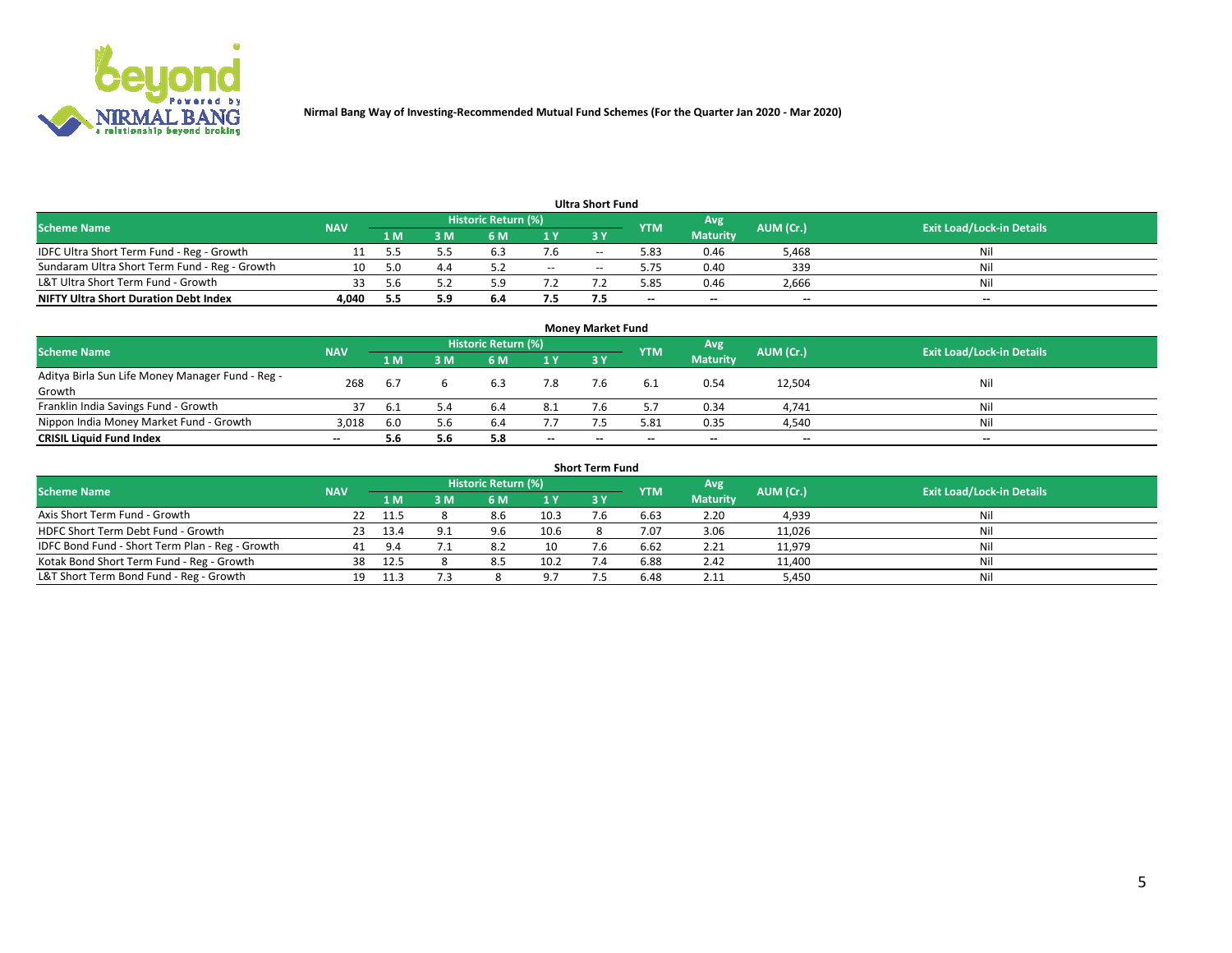

| <b>Low Duration Fund</b>                  |            |     |     |                     |                |     |            |                 |           |                                  |  |  |  |  |
|-------------------------------------------|------------|-----|-----|---------------------|----------------|-----|------------|-----------------|-----------|----------------------------------|--|--|--|--|
| <b>Scheme Name</b>                        | <b>NAV</b> |     |     | Historic Return (%) |                |     | <b>YTM</b> | Avg             | AUM (Cr.) | <b>Exit Load/Lock-in Details</b> |  |  |  |  |
|                                           |            | 1 M | sм  | 6 M                 | 1 <sub>V</sub> | 3 Y |            | <b>Maturity</b> |           |                                  |  |  |  |  |
| Axis Treasury Advantage Fund - Growth     | 2.246      | 6.8 |     |                     | 8.6            |     | 5.99       | 0.78            | 5,239     | Nil                              |  |  |  |  |
| Canara Robeco Savings Fund - Reg - Growth |            | 6.5 | 5.b |                     | 1.8            |     | 5.87       | 0.80            | 1,135     | Nil                              |  |  |  |  |
| IDFC Low Duration Fund - Reg - Growth     | 28         |     |     | b.ŏ                 | 8.2            |     | .96ذ       | 0.90            | 5.804     | Nil                              |  |  |  |  |

| <b>Banking &amp; PSU Bond Funds</b>            |            |      |     |                            |      |           |            |                 |           |                                  |  |  |  |
|------------------------------------------------|------------|------|-----|----------------------------|------|-----------|------------|-----------------|-----------|----------------------------------|--|--|--|
| <b>Scheme Name</b>                             | <b>NAV</b> |      |     | <b>Historic Return (%)</b> |      |           | <b>YTM</b> | Avg             | AUM (Cr.) | <b>Exit Load/Lock-in Details</b> |  |  |  |
|                                                |            | 1 M  | sм  | 6 M                        | 71 Y | <b>3Y</b> |            | <b>Maturity</b> |           |                                  |  |  |  |
| HDFC Banking and PSU Debt Fund - Reg - Growth  |            | 13.8 | 8.9 | 9.8                        | 11.2 |           | 7.28       | 3.16            | 4,896     | Ni                               |  |  |  |
| Kotak Banking and PSU Debt Fund - Reg - Growth |            | 14.7 |     | 9.6                        | 11.7 | 8.4       | 6.93       | 3.29            | 4.553     | Ni                               |  |  |  |
| IDFC Banking & PSU Debt Fund - Reg - Growth    |            | 12.  |     |                            | 11.9 |           |            | 3.10            | 13.030    | Ni                               |  |  |  |

| <b>Corporate Bond Funds</b>                         |            |                                  |      |      |      |            |            |                 |        |                                                         |  |  |  |  |
|-----------------------------------------------------|------------|----------------------------------|------|------|------|------------|------------|-----------------|--------|---------------------------------------------------------|--|--|--|--|
| <b>Scheme Name</b>                                  | AUM (Cr.)  | <b>Exit Load/Lock-in Details</b> |      |      |      |            |            |                 |        |                                                         |  |  |  |  |
|                                                     | <b>NAV</b> | 1 M                              | 8 M  | 6 M  | 1 Y  | <b>3 Y</b> | <b>YTM</b> | <b>Maturity</b> |        |                                                         |  |  |  |  |
| ICICI Prudential Corporate Bond Fund - Reg - Growth |            | 10.0                             |      | 8.6  | 10.3 |            | 6.76       | 2.26            | 12,074 | Nil                                                     |  |  |  |  |
| L&T Triple Ace Bond Fund - Reg - Growth             |            | 26.6                             | 13.2 | 10.3 | 15.9 | 8.6        | 7.59       | 8.39            | 2.474  | If redeemed bet. 0 Month to 3 Month; Exit Load is 0.5%; |  |  |  |  |
| Kotak Corporate Bond Fund - Std - Growth            | 2,683      | 8.3                              | 7.1  | 8.1  | 9.7  |            | 6.63       | 1.62            | 4,523  | Nil                                                     |  |  |  |  |

| <b>Credit Risk Fund</b>                    |            |      |      |                     |      |           |            |                 |           |                                                           |  |  |  |
|--------------------------------------------|------------|------|------|---------------------|------|-----------|------------|-----------------|-----------|-----------------------------------------------------------|--|--|--|
| <b>Scheme Name</b>                         | <b>NAV</b> |      |      | Historic Return (%) |      |           | <b>YTM</b> | Avg             | AUM (Cr.) | <b>Exit Load/Lock-in Details</b>                          |  |  |  |
|                                            |            | 1 M  | 3 M  | .6 M                | 1 Y  | <b>3Y</b> |            | <b>Maturity</b> |           |                                                           |  |  |  |
| ICICI Prudential Credit Risk Fund - Growth | 22         | 13.3 | 10.1 | 11.3                | 10.8 |           | 9.41       | 2.30            | 12,381    | If redeemed bet. 0 Year to 1 Year; Exit Load is 1%;       |  |  |  |
| Kotak Credit Risk Fund - Reg - Growth      |            | 12.5 | 9.2  | 10.2                | 10.1 |           | 8.72       | 2.44            | 5,104     | If redeemed bet. 0 Year to 1 Year; Exit Load is 1%;       |  |  |  |
|                                            |            |      |      |                     |      |           |            |                 |           | If redeemed bet. 0 Month to 12 Month; Exit Load is 3%; If |  |  |  |
| SBI Credit Risk Fund - Growth              | 32         | 13.2 |      | 8.6                 |      | 6.8       | 8.58       | 2.38            | 5,055     | redeemed bet. 12 Month to 24 Month; Exit Load is 1.5%; If |  |  |  |
|                                            |            |      |      |                     |      |           |            |                 |           | redeemed bet. 24 Month to 36 Month; Exit Load is 0.75%;   |  |  |  |